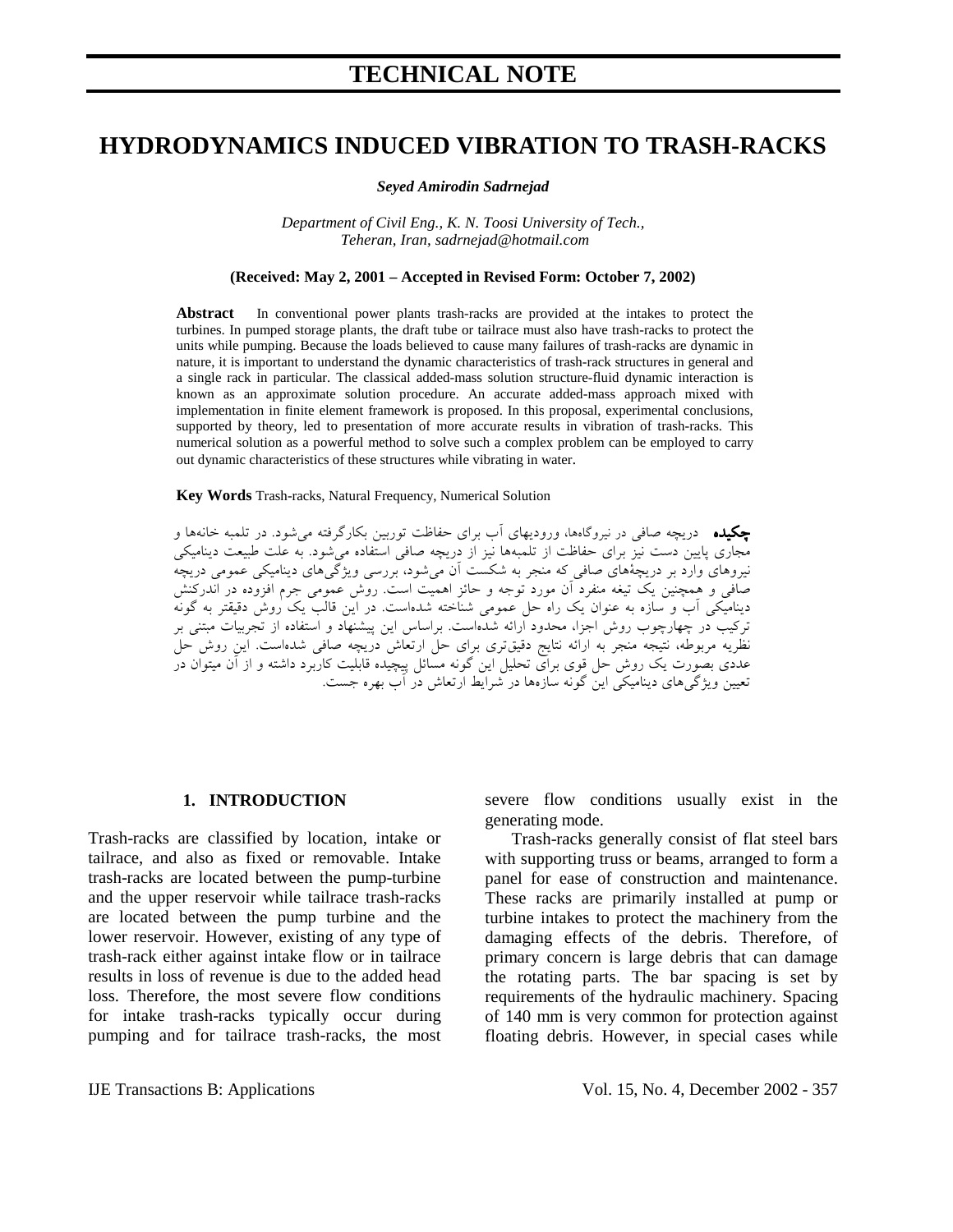gravel or fish entry must be prevented smaller spacing may be used in the lower panel (in the case of gravel) of the rack. Furthermore, for impulse wheels, careful screening is necessary to prevent debris from choking the nozzles.

Bars are normally, made of different shape such as rectangular, airfoil, and circular. The selection of bar shape and size depends on the structural requirements for static and dynamic loads, climatic conditions and head loss.

The racks because of their importance must be designed to withstand static and dynamic loading encompassing various modes of operation and environmental conditions.

The following factors should be considered in the proper design of trash-racks:

-Velocity distribution

-Head loss caused by the racks

-Dynamic response of the rack to the flow

-Cleaning frequency

-Total weight and cost

-Maintainability

-Blockage by frizzles ice and anchor ice formation

Design of hydraulic structures generally requires a favorable velocity distribution to provide the best performance. A non-uniform flow distribution may cause unbalanced dynamic loading or present a circulation that could lead to the formation of air-entering vortices or localized high velocities that may create excessive vibration of the rack. Any of the stated possibilities may also lead to excessive turbulence that could create not only unacceptable head losses but also damage to trash-rack itself. Sometime, an excessive turbulence may also be provided by frizzle ice formation in cold regions.

To obtain a well uniformly distribution of velocity of flow, the geometry and orientation of racks and also, the type of profile sections used in construction of beams must be carefully investigated. The approach should be designed to have gradual transitions free from sudden change in direction or shape. However, avoiding any irregularity in streamlines, which may be provided through lake geometry, intake position, of culvert bend etc. must be investigated.

For the dynamic design of a structure such as trash-rack, mainly, the dynamic properties of vibrating structure, in contact with fluid, must be considered. The dynamic response of submerged structure due to the dynamic interaction between the structure and the fluid simulated as simple dynamic behavior of a single plate of a simple frame element sustaining a higher mass named as added-mass. Westergaard [1] made the first use of the added-mass concept in vibration of structure. He calculated the hydrodynamics pressure exerted by reservoir on a rigid vibrating single-degree of freedom flat vertical plate. As an alternative to use this hydrodynamics force on the surface as an external load, he suggested adding an equivalent mass of water to the mass of structure. Accordingly, the effects of these forces would produce an inertia force equivalent to the real forces. Jacobson [2] and Housner [3] extended the Westergaard approach to calculate the hydrodynamics pressure and the equivalent addmass in rigid cylindrical structure.

With the advent of the finite element method and with the help of powerful computers accurate solutions of hydrodynamics effects using the Eulerian and Lagrangian approaches became possible. However, the added-mass solution remained popular as the easiest and fast solution. Niwa & Chopra [4] used Eulerian solution to show that the added-mass obtained from a rigid motion is not an exact presentation of the hydrodynamics effects. Haroun and Housner and Lee etal [5,6] carried out Eulerian-based analytical studies of flexible storage tanks in which they demonstrated that the hydrodynamics pressure distribution for flexible structures is different from that of the same structure when considered rigid. Some experimental investigations carried out by Maheri [7,8] proved these results.

## **2. FORCES ON TRASHRACKS**

The possible forces, which are normally considered to be applied on racks, are due to trash or ice accumulation, drag and head loss or dynamic nature. In the most cases, there is pressure transducers installed at both upstream and downstream of trash-rack position measuring water pressures. As soon as the pressure difference is more than 6m of water, closing butterfly valve and the trash automatically will shut down the turbine or ice must be cleaned from the front of trash-rack.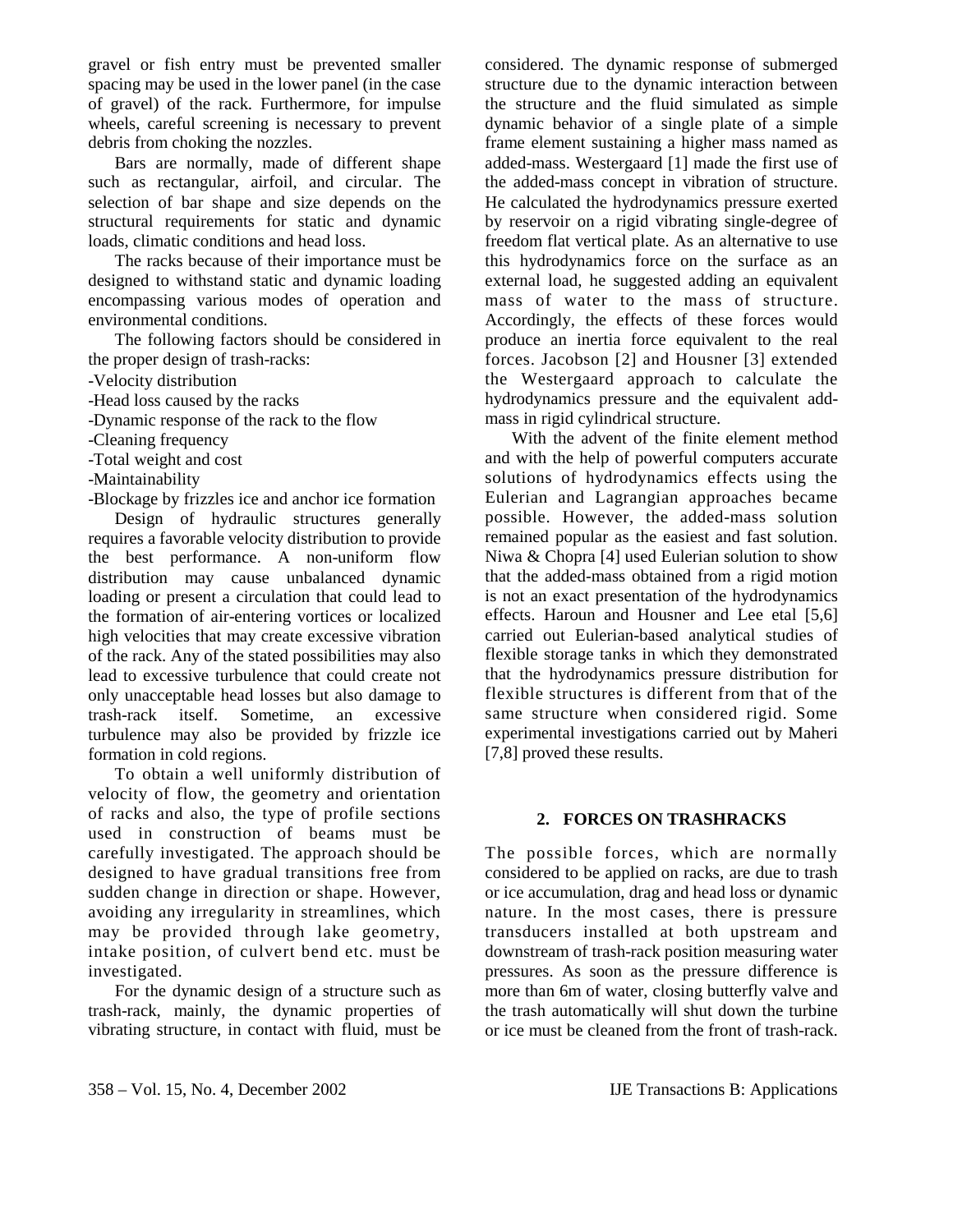However, to check the performance of the system, all resisting forces on trash-racks must be estimated and considered in both head loss and design of trash-rack.

While flow passing bluff body, eddies form alternatively on either side of the body and pass into the wake. This fluctuation in the flow pattern induces dynamic forces on the rack. The frequency of vortex shedding by a stationary body is given as Strouhal number as follows:

$$
f_f = \frac{SV_0}{d} \tag{1}
$$

Where, *ff* is forcing frequency, *S* Strouhal number,  $V_0$  approach velocity in flow path, and *d* is thickness of body perpendicular to flow. Strouhal number depends on section geometry of rack and is given for a few shapes by Levin [9]. Accordingly, a hydrodynamics cyclic force, which changes upon the stated frequency, is applied on a rack.

In most design cases, the natural frequency of a single rack is compared with the one obtained through Strouhal number avoiding a resonance condition.

However, it is known that loads cause failures of trash-racks are dynamic in nature; it is of importance to investigate the dynamic characteristics of trash-rack structures in general and the racks in particular. For a simple rack, mathematical procedures are used to determine the dynamic response. However, for more complex systems, numerical analyses can easily be employed to solve this vibration problem.

To understand the dynamic characteristics, structures may be idealized as a system of springs, masses and dashpots. Among these aspects, damping is a unknown phenomenon that extracts energy from the vibrating system. Biggs [12] gives an excellent discussion of structural damping and its effects on the dynamic response of structures. A modal analysis will provide structural frequencies and mode shapes, but it will not predict structural damping.

Structural damping is usually assumed to be linearly proportional to velocity and opposite in direction. However, the effective damping is

usually expressed as a certain percentage of critical damping,  $C_{\text{crit}}$ . The critical damping is defined as the amount of damping required eliminating vibration and for a simple one degree of freedom rack is given as follows:

$$
C_{\text{crit}} = 2\sqrt{KM} \tag{2}
$$

*K* and *M* are stiffness and mass of the system. The equation of motion is as follows:

$$
M\frac{d^2y}{dt^2} + C\frac{dy}{dt} + ky = F_l \sin \Omega t
$$
 (3)

The solution takes the form

$$
y = e^{-\beta t} [c_1 \sin \Omega dt + c_2 \cos \omega dt] +
$$
  

$$
\frac{F_1}{K} [(1 - \frac{\Omega^2}{\omega^2})^2 \sin \omega t - 2(\frac{\partial \Omega}{\omega^2}) \cos \Omega t]
$$
  

$$
(1 - \frac{\Omega^2}{\omega^2})^2 + 4(\frac{\partial \Omega}{\omega^2})
$$
  
(4)

where,  $\vartheta = C/2M$  and  $\omega_d = \sqrt{\omega^2 - \vartheta^2}$  is the natural frequency of the damped system. In the first statement, the first term has the same frequency as the applied force and is called the forced part. The second term has the same frequency as the structural natural frequency and is called the free part. In this case only the forced part that is the second term in Equation 4 is interested. The answer of this portion is written as follows:

$$
Y = \frac{\frac{F_t}{K}[(1-\frac{\Omega^2}{\omega^2})^2 \sin \omega t - 2(\frac{\partial \Omega}{\omega^2}) \cos \Omega t]^{1/2} \sin (\Omega t + \theta)}{(1-\frac{\Omega^2}{\omega^2})^2 + 4(\frac{\partial \Omega}{\omega^2})^2}
$$
(5)

This expression reaches a maximum while  $sin(\Omega t + \theta) = 1.0$ , therefore, the dynamic load factor as the ratio of the dynamic deflection to the static deflection that would have resulted if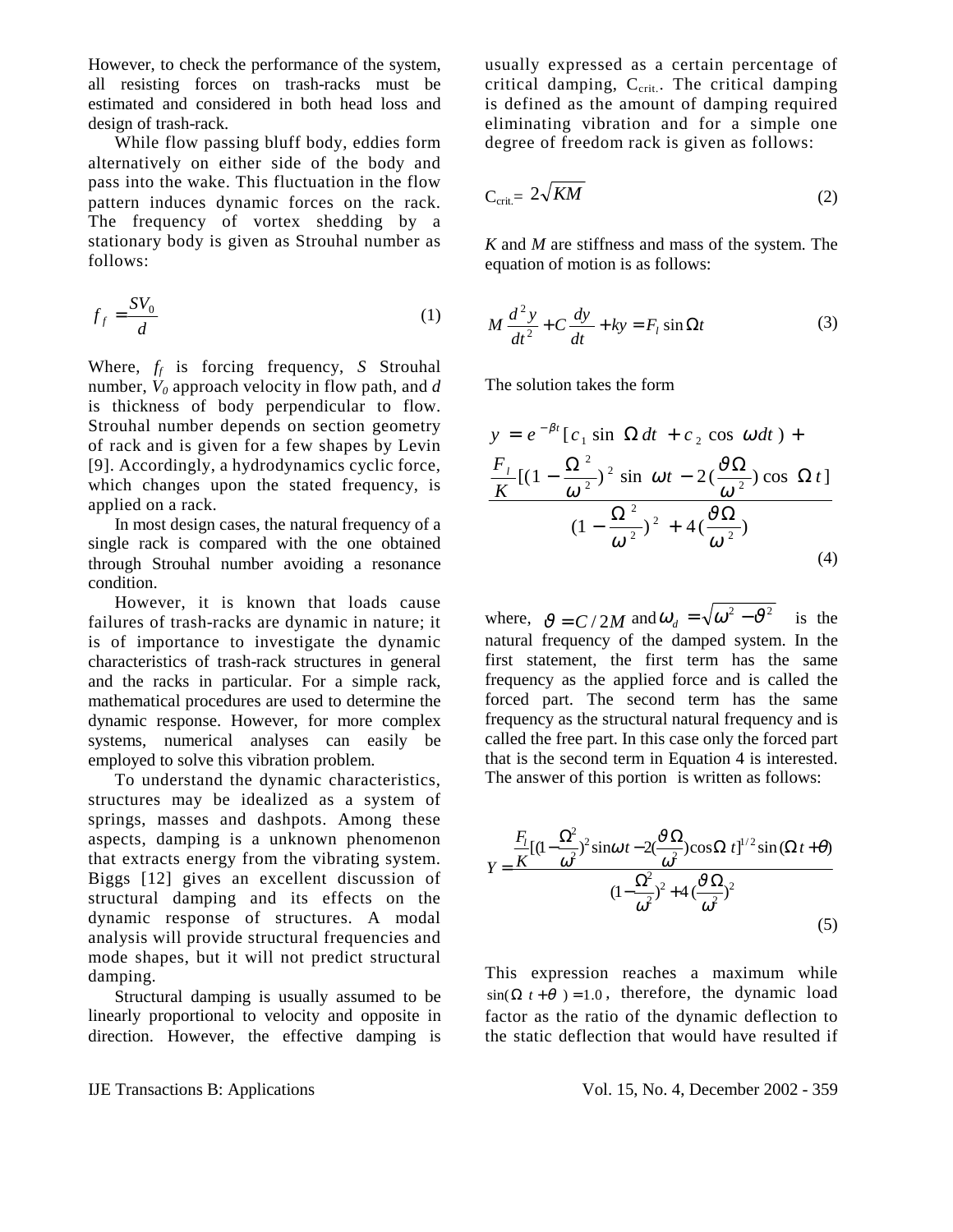$F_l$  had been applied as the static load, is obtained as follows:

$$
(DLF)_{\text{max}} = \frac{1}{\left(1 - \frac{\Omega^2}{\omega^2}\right)^2 + 4\left(\frac{\vartheta\Omega}{\omega^2}\right)^2}
$$
(6)

The value of *(DLF)* versus  $(\vartheta/\omega)$  that is the ratio of actual to critical damping gives the effect of damping in reducing vibrations, particularly at resonance.

## **3. DYNAMIC RESPONSE OF RACK SUBMERGED IN WATER**

While a flat shape structure is to vibrate and submerged in water, fluid structure interaction is known to affect as a damper, though, the natural frequency is less than the free vibration in air. An alternative approach is to evaluate the added mass term instead of considering the damping effects through fluid-structure interaction. Many authors like Nguen [10] and Sell [11] recommended different added mass factors to adjust the vibration of a flat structure in water.

In this research a Lagrangian finite element solution is employed to solve the effect of fluidstructure interaction in vibration of a single rack. To provide numerical model of a single rack and surrounding water the behavior of both rack an water is assumed as linear elastic with corresponding K (bulk modulus) and G (shear modulus). These parameter values for water need some investigation, although, G is not to be taken as zero and ν (Poisson ratio) not to be greater or equal to 0.5. Furthermore, natural frequencies obtained through different G values are severely different!

Three type composition of elements such as steel beam elements in solid waters (type 1), steel shells in solid waters (type 2), and steel solid waters (type 3) may be investigated.

For a plate vibration submerged in water, the general dynamic equation is as follows:

$$
(M+A)\overset{\infty}{\delta_i}+(C+B)\overset{\circ}{\delta_i}+(K+C)\delta_i=F_i(t)\tag{7}
$$

360 – Vol. 15, No. 4, December 2002 IJE Transactions B: Applications

Where, *M*, *C*, and *K* are mass, damping, and stiffness matrices respectively. *A, B*, and *C* are similar to *M*, *C*, and *K*, respectively, but as the oo

effects of submerging the system in water  $\delta_i$  ,

 $\frac{1}{2}$  $\delta_i$ , and  $\delta_i$  are acceleration, velocity and displacement respectively. *Fi(t)* stands for hydrodynamics force applied to rack *i* which is naturally function of *t* (time).

Accordingly, the natural frequency of a rack in the case of submerging in the water  $(f_{nw})$  is calculated as follows:

$$
f_{\scriptscriptstyle{BW}} = \frac{1}{2\pi} \sqrt{\frac{K + C'}{M + A'}}
$$
\n(8)

Therefore, assuming  $f_n$  as natural frequency of rack in air, the ratio of the two frequencies is calculated as follows:

$$
\frac{f_{nw}}{f_n} = \sqrt{\frac{1}{1 + (A_x / m_x)}}
$$
(9)

where,  $A_x'$  and m are added mass because of submergence and mass itself for unit length of rack at nth mode, respectively.

 $F_i(t)$  is comprised of a vertex-shedding-induced hydrodynamics force, and a variable Struhal force, which its frequency stated in Equation 1. The drag force can be calculated as follows:

$$
F_{d,s} = C_{d,s} \ell D \left\{ \frac{\sin \alpha}{\sin \beta} \right\}^{1/2} \rho \frac{V^2}{2g}
$$
 (10)

where,  $C_{d,s}$  depends on the geometry of rack,  $\alpha$  and  $β$  are flow angle and rack angle respectively.  $ρ$  and *V* stand for density and flow velocity, respectively. *D* is thickness of body perpendicular to flow and *l* is the length of body in the flow.

#### **4. TRASHRACK VIBRATION**

In general case, flow velocity in between the racks are high, therefore, because of turbulent flow in the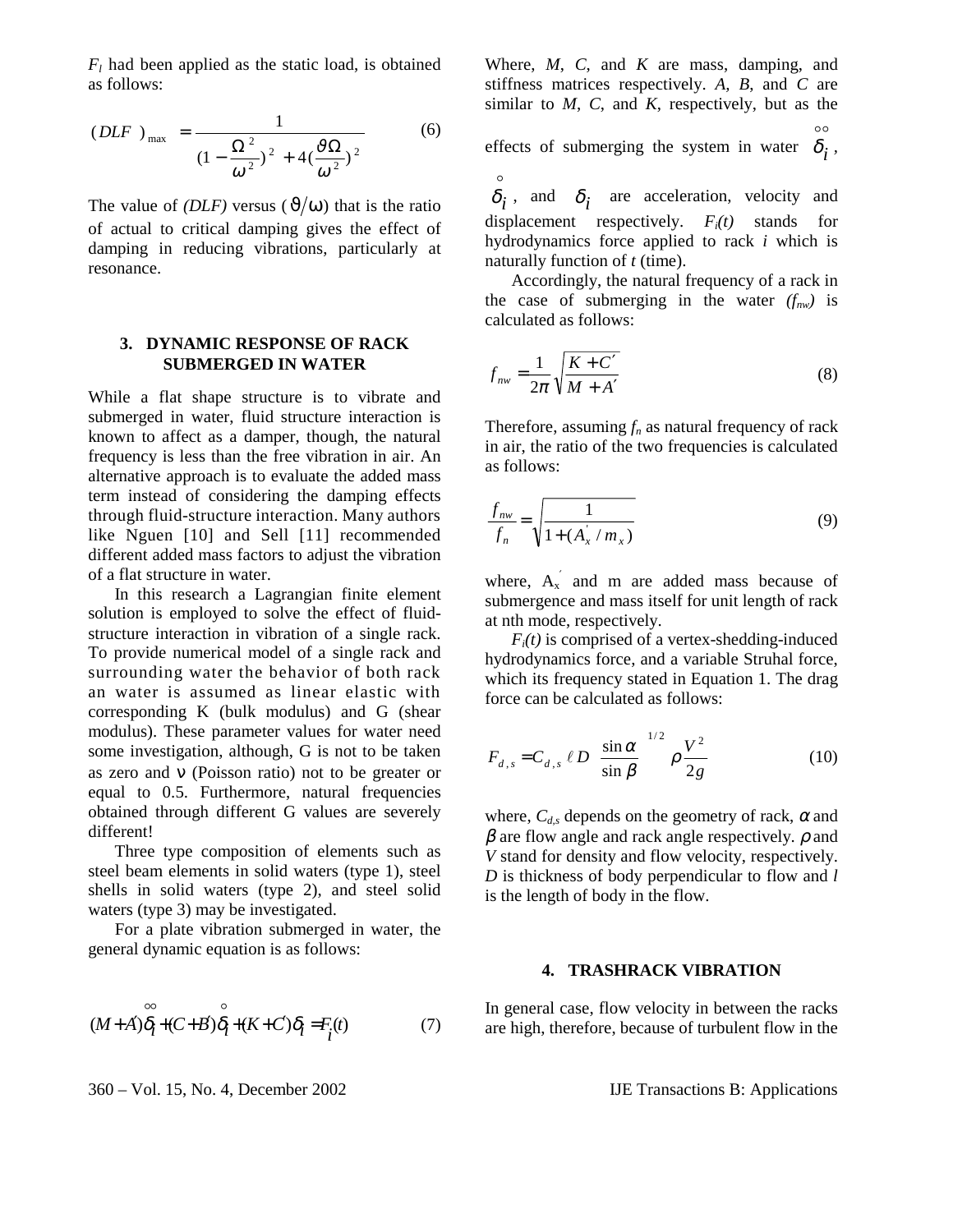| <b>Element type</b> | <b>First Mode</b><br><b>Hertz</b> | <b>Second Mode</b><br><b>Hertz</b> | <b>Third Mode</b><br><b>Hertz</b> | <b>Forth Mode</b><br><b>Hertz</b> |
|---------------------|-----------------------------------|------------------------------------|-----------------------------------|-----------------------------------|
| <b>Shell</b>        | 129.58                            | 203.79                             | 296.58                            | 658.72                            |
| Frame               | 128.87                            | 200.84                             | 290.53                            | 624.06                            |
| Solid               | 31.16                             | 206.85                             | 301.88                            | 332.80                            |

**TABLE 1 Natural Frequencies of a Unit Rack in Air.** 

**TABLE 2. Natural Frequencies of a Unit Rack in Air.** 

| <b>Method</b>         | <b>Major</b> axis<br>$(f_w)$ Hertz | Weak axis<br>$(f_w)$ Hertz |
|-----------------------|------------------------------------|----------------------------|
| Levin                 | 1464                               | 293                        |
| <b>Continues Mass</b> | 1451                               | 290                        |
| <b>Frame Element</b>  | 1464                               | 295                        |
| Solid Element         | 1337                               | 304                        |

vicinity of racks, there will be irregular distribution of vortex effects and some contact effects which globally may induce vibration of trash-rack. However, while the frequency of induces vibration matches with the natural frequency of trash-rack structure, there will be a resonance, which leads to severe vibration and thereafter, fatigue effects and failure of trash-rack. As a result, the main characteristic for a trash-rack vibration is known as the relation between flow induced and structural natural frequency of trash-rack. Therefore, to provide a safe condition of trash-rack, these two frequencies must be checked and controlled somehow not to provide resonance.

To control the two named frequencies, mostly, the flow-induced frequency is out of our control. However, engineers in a simple way carry out the natural frequency of a single rack span and compare with that of flow induced one. This method, though is simple and easy to grasp, however, is weak to see the vibration characteristics of whole structural body of trash-rack including boundary conditions.

# **5. NATURAL FREQUENCIES BY NUMERICAL METHOD**

To investigate the main vibration characteristic of

a rack as natural frequency, different methods of adopting meshes are mapped. Three types of three dimensional meshes for twice of rack span as frame elements surrounded by solid water elements, shell elements for rack surrounded by solid water elements, and solid elements for both rack and water are considered. The shear modulus of solid elements stand for water is negligible in all cases. To apply the correct boundary conditions, the analyzed rack unit length is comprised of one full rack span extended by half of span at both sides to consider a proper mid span boundary conditions at both ends. Some numerical trial and errors showed that the parameters affecting the natural frequency of taken piece of rack are mainly, mechanical behavior of surrounding water elements and number of taken modes in vibration.

To obtain a base to investigate the change of frequencies, the natural frequencies of a unit rack in air, 1200mm long with 100×20mm cross section is considered. There are two supports at both sides makes a continuous span of 600mm in middle, and proper boundary conditions at both ends. Upon three types of chosen elements, and number of modes, the natural frequencies are computed as stated in Table 1.

Although, the structure of unit rack and boundary conditions are same, the obtained frequencies are slightly different. The main reason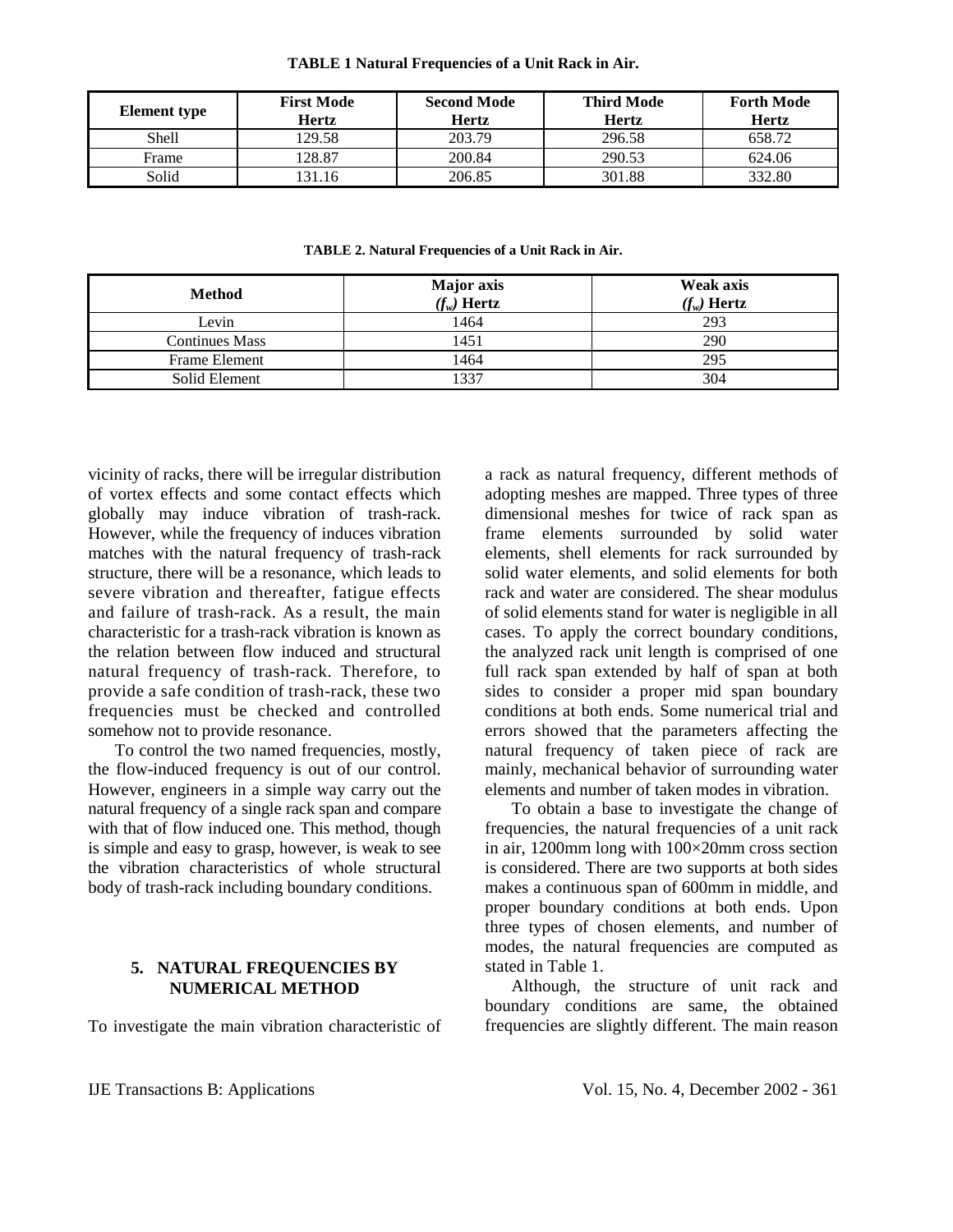

**Figure 1**. Rack natural frequency in water.

**TABLE 3. Natural Frequencies of a Unit Rack in Water.**

| <b>Effective Sec</b> | <b>Major</b> axis<br>$(f_w)$ Hertz | Weak axis<br>$(f_w)$ Hertz | Coefficient<br><b>Add. Mass</b> |
|----------------------|------------------------------------|----------------------------|---------------------------------|
| Full Depth           | 92.47                              | 462.50                     |                                 |
| 0.7 Depth            | 126.10                             | 031.                       | 4.37                            |
| $0.55$ Depth         | 2140.85                            | 704.5                      | 3.44                            |

is the differences in type of degrees of freedom considered at each node of different elements. However, the modal shapes obtained at all cases are quite similar.

Table 2 shows the results obtained through Levin [9], continues mass, frame element, and three-dimensional solid elements.

To calibrate the results through the small shear modulus of water, the obtained frequencies are compared with one empirical method, and analytical method assuming a continuous mass through the unit.

The natural frequencies of taken unit rack, based of experimental methods, which generally, used in engineering, upon effective depth of cross section are calculated in Table 3. The coefficient of additional mass conforms to submerging the unit in water also presented.

To obtain the values of similar frequency of units in water, the surrounding water elements with negligible shear modulus were included to the existing rack elements. The result of obtaining same natural unit rack frequency in water upon weaker axis of bar section, through all stated methods shows that shear modulus of water must be equal to 8.5  $Kg/cm<sup>2</sup>$ . Upon major cross section axis of bar, shear modulus value must be equal to 1000  $Kg/cm<sup>2</sup>$ . The natural frequency of rack in water versus change of shear modulus upon two weaker and stronger cross section axes is shown in Figure 1.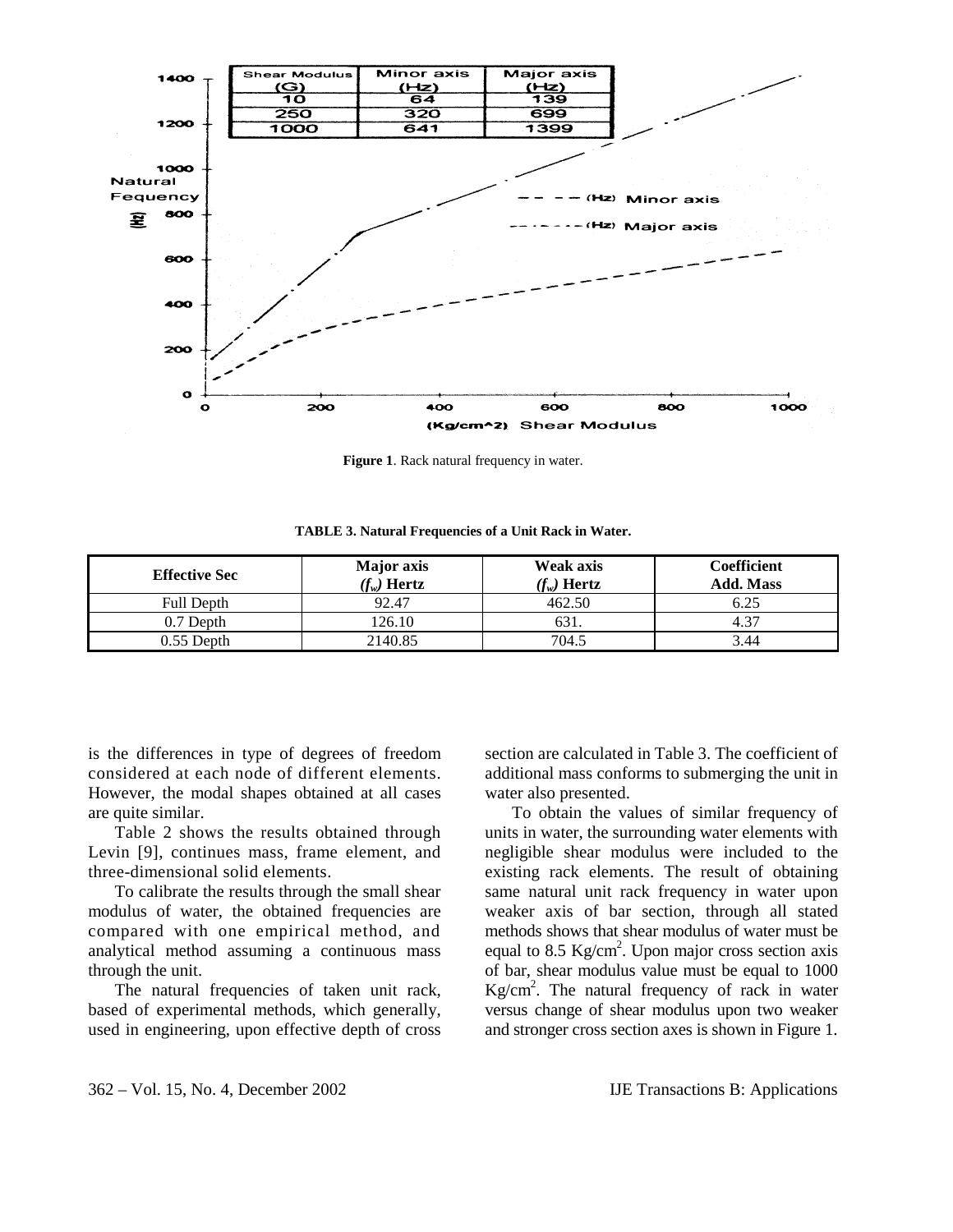**TABLE 4. Natural Frequencies of a unit rack in water (Numerical)** 

| <b>Coefficient of</b> | <b>Major</b> axis | Weak axis     |
|-----------------------|-------------------|---------------|
| Add. Mass             | $(f_w)$ Hertz     | $(f_w)$ Hertz |
| 3.4                   | 139               | 624 7         |

According to Equation 4 the obtained value of additional mass for submerging a rack in water is calculated as 3.3. However, the overall obtained value of this coefficient numerically, is given in Table 4.

To investigate the natural frequency of one complete segment of trash-rack, comparing with the obtained result, a segment of trash-rack, 5800mm wide, 3600mm height, and 700mm depth modeled by three types. The first model is comprised of 9 transversal trusses and the equally distanced racks modeled as frame elements. This model includes 432 nodes and 1263 frame elements which additional mass considered to consider water effects. The truss members are pipe cross sections, 160mm diameter and 13.5mm thickness. Figure 2 shows the mesh of this model. The second model comprised of three transversal trusses to sustain the racks. This model includes



**Figure 2**. Trashrack mesh as frames (434 nodes, 863 Frame elements).

IJE Transactions B: Applications III and Solutions Vol. 15, No. 4, December 2002 - 363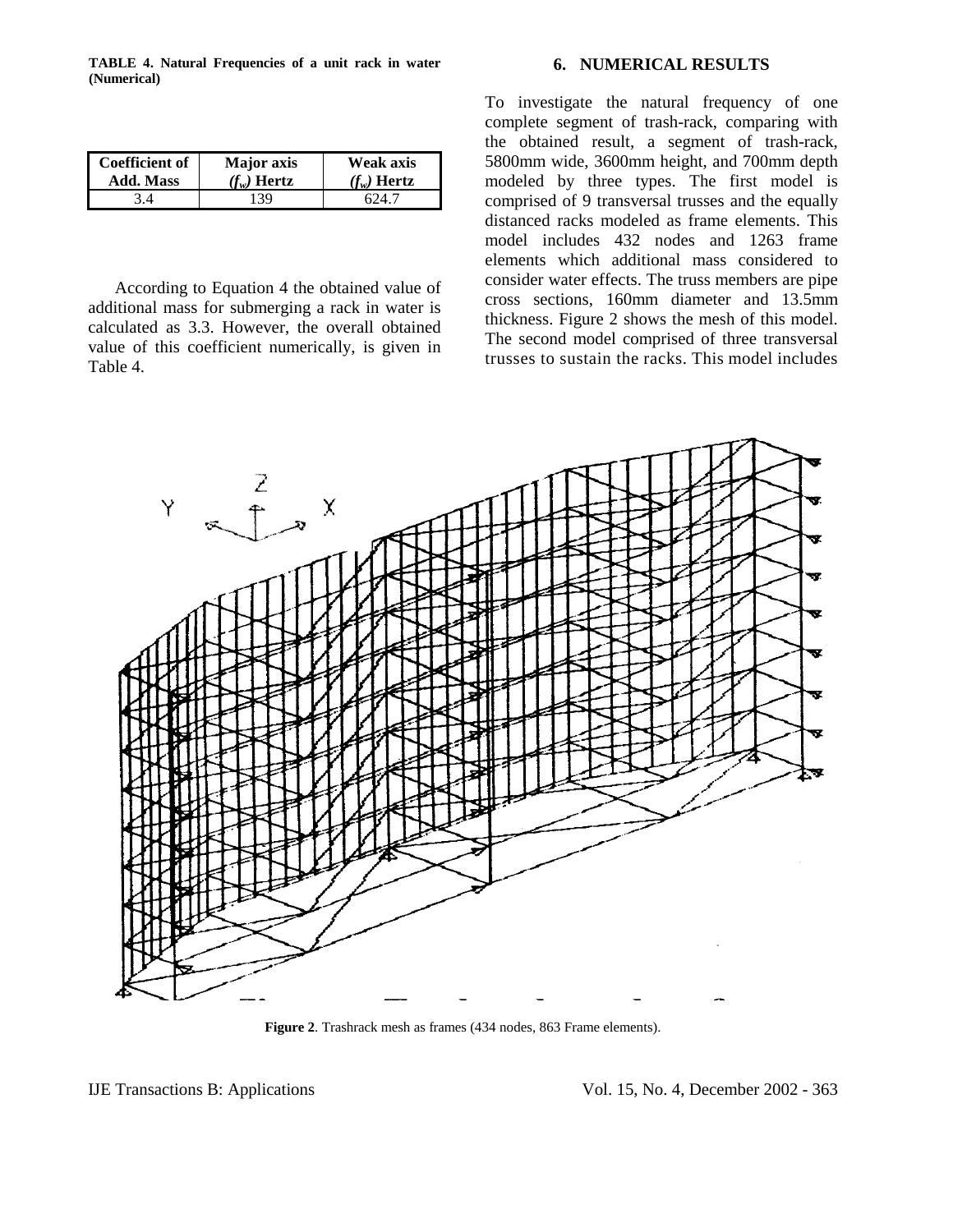



**Figure 3**. Trashrack Mesh as Frame & Shell Elements (388 Nodes, 613 Frame Elements, 78 Shell Elements, W=6350 kg). Nodes, 246 Solid, 78 Shell, 654 Frame Element).

388 nodes, 613 frame elements, 78 shell elements that as a whole lead to the solution of 2228 equations. Figure 3 shows the mesh of this model. The third model is similar to the first one, but the racks are modeled by three-dimensional solid elements. This model also includes 1532 nodes, 246 solid elements, 78 shell elements, and 654 frame elements. Figure 4 shows the mesh of this model.

For all three models the additional masses are considered. To conform the boundary conditions of three models with the existing conditions, the bottom nodal supports are restrained in Z and Y directions. To conserve symmetry shape of trashrack, the nodes on symmetry axis are to be restrained in X direction, therefore, the transversal displacements are distributed symmetrically.

The computed natural frequencies of whole trash-rack segment, in three cases of introduced modeling upon considering first, second, and third mode of vibration, presented in Table 5.

# **7. THE EFFECTS OF ADDES MASS COEFFICIENT OF DIFFERENT MODES**

**Figure 4**. Trashrack Mesh as Solid, Shell, Frame El. (1532

In the case of using three-dimensional solid elements for racks (i.e. third model) in structure, are calculated for first ten modes and stated in Table 6. The comparison of the similar frequencies was obtained through fist and second models with third, represents that when solid elements are used the stiffness of rack is affected at a higher level. Therefore, the obtained frequency values are more. Accordingly, upon the use of third model the percentage of added mass considered for each mode in three directions are presented in Table 7. Furthermore, it is numerically found that the frequencies are affected while a single frame is under vibration or two or three frames are standing over each other's and vibrate.

Figure 5-a shows the percentage of added mass in three directions for five first modes. These effects while two and three frames are standing over each other's are shown in Figures 5-b and 5-c, respectively.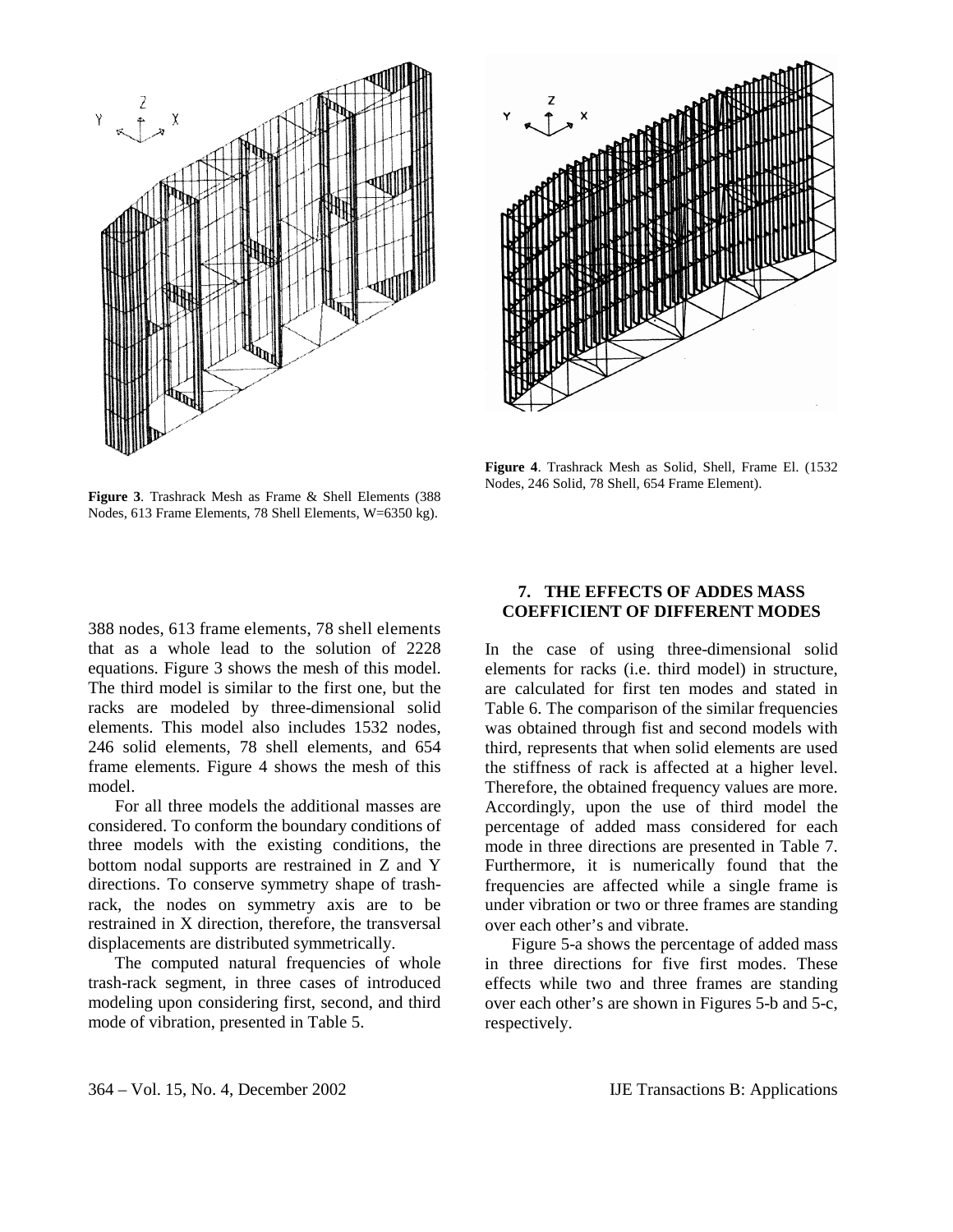

**Figure 5**. Effective mass in x, y and z d: (a) one, two and (c) three frame.

#### **8. CONCLUSION**

The presented method as a numerical solution can be employed to carry out the intensity of vibration of submerged structure such as trash-rack based on added-mass solution. The comparison of numerical frequencies and Levin method shows the general accuracy of model results.

 The proposed method is also an extension of the simple, approximate, traditional added-mass

IJE Transactions B: Applications Intervalse vol. 15, No. 4, December 2002 - 365